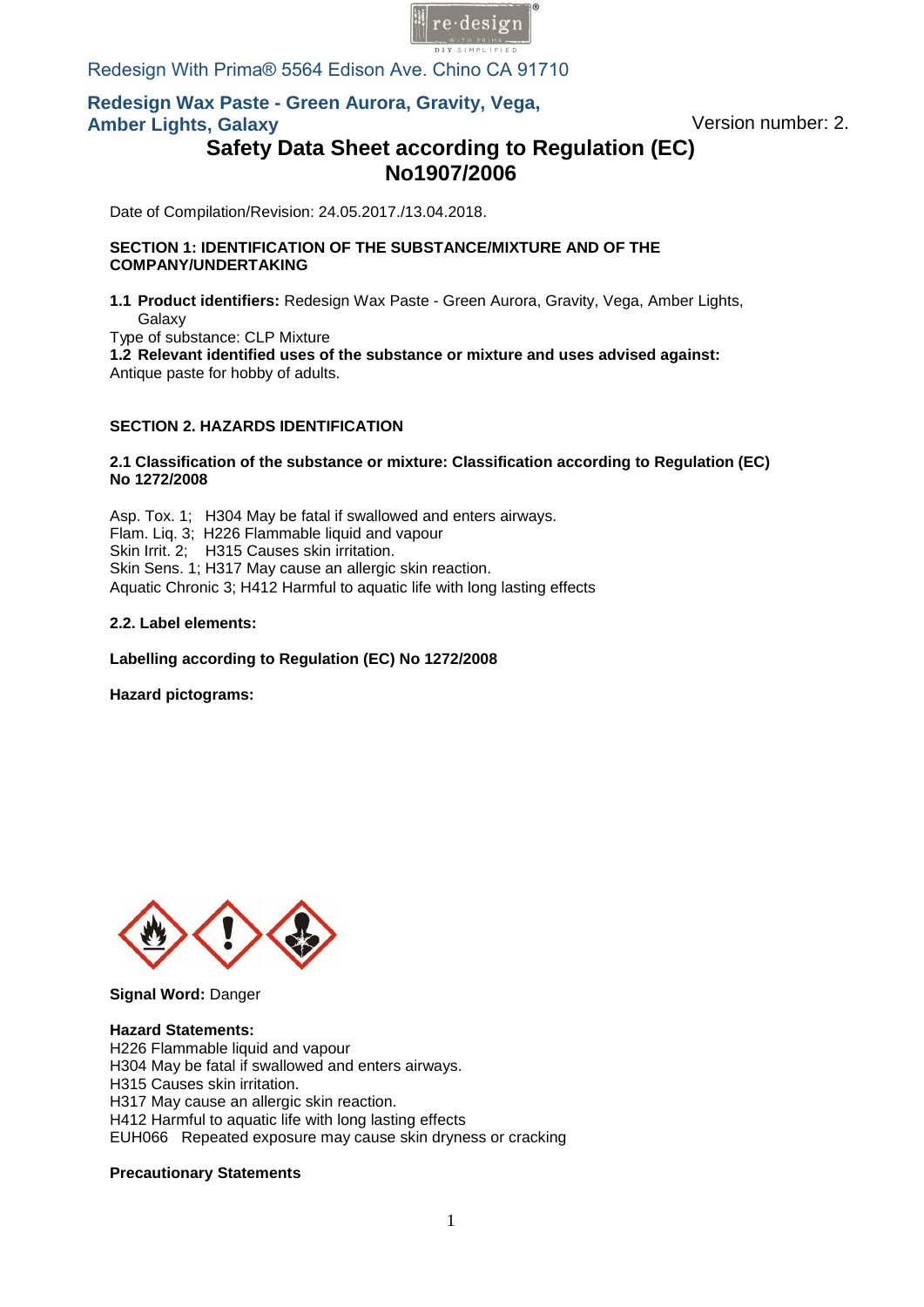P102 Keep out of reach of children P210 Keep away from heat/sparks/open flames/hot surfaces. - No smoking. P280 Wear protective gloves/protective clothing/eye protection/face protection. P301+P310 IF SWALLOWED: Immediately call a POISON CENTER or doctor/physician. P303+361+353 IF ON SKIN (or hair): Remove/Take off immediately all contaminated clothing. Rinse skin with water/shower. P331 Do NOT induce vomiting. P333+313 IF skin irritation or a rash occurs: Get medical advice/attention P273 Avoid release to the environment **Hazardous components which must be listed on the label:** Naphtha (petroleum), hydrotreated heavy (< 0,1 % benzol CAS nr. 71-43-2) orange terpene (d-limonen) **2.3 Other hazards:** The ingredients are not PBR or vPvB substances.

# **SECTION 3. COMPOSITION/INFORMATION ON INGREDIENTS**

3.2 Mixture:

The details below includes all impurities and by-products that contribute to the product classification or that have an occupational exposure limits.

Hazardous Substance(s): Naphtha (petroleum), hydrotreated heavy (< 0,1 % benzol CAS nr. 71- 43-2) concentration: 20-50 % EC-No.: 265-150-3 CAS-No.: 64742-48-9 Index-No. : 649-327-00-6 Classification according to Regulation (EC) No 1272/2008 : EUH066, Asp. Tox. 1 H304, Registration number : 01-2119457273-39-XXXX

Hazardous Substance(s): orange terpene (d-limonen) concentration: 10-30% EC-No.: 232-433-8 CAS-No.: 8028-48-6 Classification according to Regulation (EC) No 1272/2008: Flam. Liq. 3 H226, Skin Irrit. 2 H315, Skin Sens. 1 H317, Asp. Tox. 1 H304, Aquatic Chronic 2 H411 Registration number : 01-2119493353-35-0003

Hazardous Substance(s): ethanol concentration: 5-25% EC-No.: 200-578-6 CAS-No.: 64-17-5 Index-No. : 603-002-00-5 Classification according to Regulation (EC) No 1272/2008 : Flam. Liq. 2 H225, Eye Irrit. 2 H319

Refer to Section 16 for full details of the risk phrases, hazard statements and Notas.

#### **SECTION 4. FIRST AID MEASURES**

#### **4.1 Description of necessary first-aid measures:**

#### **General:**

Take off immediately all contaminated clothing. **Inhalation:** If breathed in, move person into fresh air. In the case of complaints consult a doctor. **Eye contact:** Remove contact lenses, irrigate copiously with clean, fresh water for at least 15 minutes, holding the eyelids apart and seek medical advice. **Skin contact:**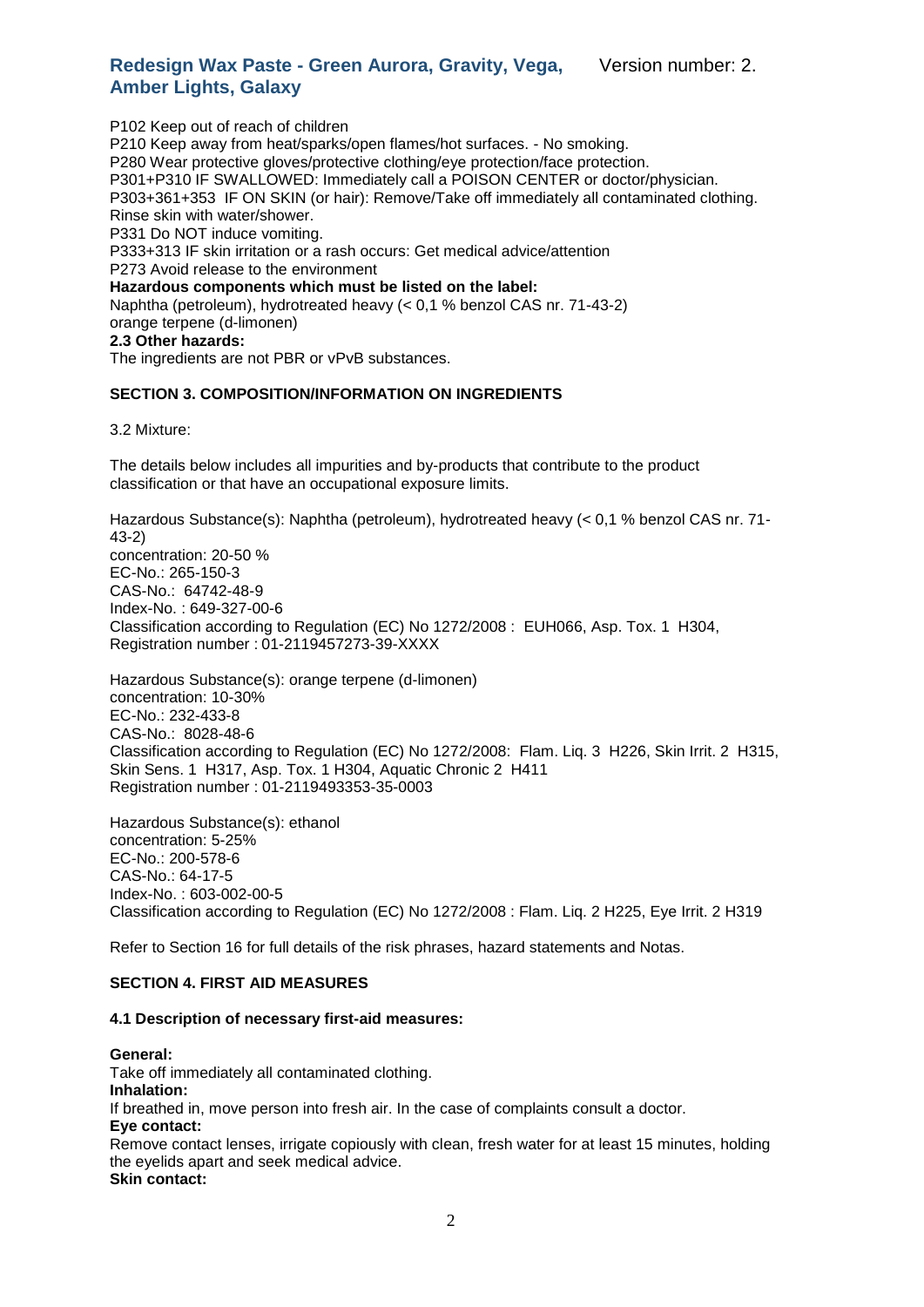#### **Redesign Wax Paste - Green Aurora, Gravity, Vega, Amber Lights, Galaxy** Version number: 2.

Remove contaminated clothing. Wash skin thoroughly with soap and water. When symptoms persist, seek medical attention.

#### **Ingestion:**

If accidentally swallowed obtain immediate medical attention. Keep at rest. Do **NOT** induce vomiting.

**4.2 Most important symptoms and effects, both acute and delayed:**

May be fatal if swallowed and enters airways.

Causes skin irritation.

May cause an allergic skin reaction.

Repeated exposure may cause skin dryness or cracking.

# **4.3 Indication of immediate medical attention and special treatment needed:**

Symptomatic treatment

#### **SECTION 5. FIREFIGHTING MEASURES**

#### **5.1 Extinguishing media**

#### **Suitable extinguishing media**

Alcohol resistant foam, CO<sub>2</sub>, powders, sand

Not to be used : High power water jet.

### **5.2 Special hazards arising from the substance or mixture**

Carbon dioxide, carbon monoxide, carbon hydrides.

Cool closed containers exposed to fire with water. Do not allow run-off from fire fighting to enter drains or water courses. You have to dispose of contaminated extinguishing water according to the regulations of the authorities.

#### **5.3 Advice for firefighters**

Wear self-contained breathing apparatus and protective clothing.

### **SECTION 6. ACCIDENTAL RELEASE MEASURES**

#### **6.1 Personal precautions, protective equipment and emergency procedures**

Ensure adequate ventilation. Remove all sources of ignition. Avoid breathing dust / fume / gas / mist / vapors / spray.

#### **6.2 Environmental precautions**

Do not allow to enter drains or watercourses.

#### **6.3 Methods and materials for containment and cleaning up**

Contain and collect spillage with non-combustible absorbent materials, e.g. sand, earth, vermiculite, diatomaceous earth and place in container for disposal according to local regulations (see section 13). Provide adequate ventilation.

#### **6.4 Reference to other sections**

For personal protection see section 8.

For disposal see section 13.

#### **SECTION 7. HANDLING AND STORAGE**

#### **7.1 Precautions for safe handling**

Provide adequate ventilation. Avoid contact with eyes, skin, clothing and breathing of its vapours. **Precautions against fire and explosion:**

Avoid open flames. Keep away from sources of ignition. - No smoking.

Take precautionary measures against static discharge.

**7.2 Conditions for safe storage, including any incompatibilities**

Store in well-filled containers, protected from light.

Keep container tightly closed in a cool, dry, well-ventilated place.

Keep only in the original container. Keep away from strong bases, strong acids and oxidizing agents.

#### **7.3 Specific end uses**

See section 1.2

#### **SECTION 8. EXPOSURE CONTROLS/PERSONAL PROTECTION**

**8.1 Control parameters**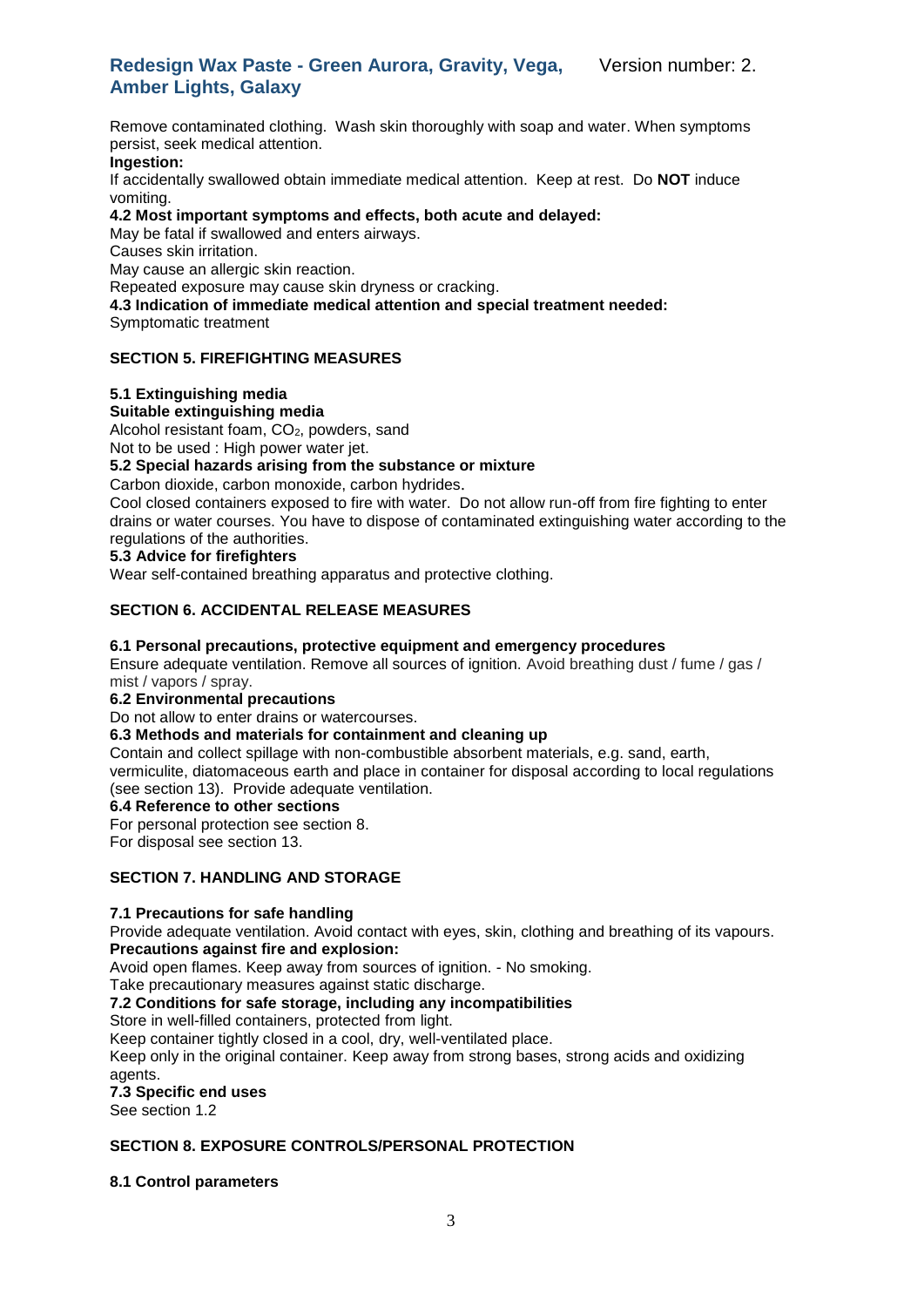Version number: 2.

# **Redesign Wax Paste - Green Aurora, Gravity, Vega, Amber Lights, Galaxy**

#### **Components with workplace control parameters** Ethanol: 500 ml/m3, 960 mg/m3 (TRGS 900)

#### **Derived No Effect Level (DNEL)/Derived Minimal Effect Level (DMEL) orange terpene (d-limonen) CAS: 8028-48-6**

DNEL: Workers, Long-term, Skin contact 8,89 mg/kg bw/day DNEL: Workers, Short-term, Skin contact 185,8 mikrog/cm2 DNEL: Workers, Long-term, Inhalation 31,1 mg/m3 DNEL: Consumers, Long-term, Ingestion 4,44 mg/kg bw/day DNEL: Consumers, Long-term, Skin contact 4,44 mg/kg bw/day DNEL: Consumers, Long-term, Inhalation 7,78 mg/m3. DNEL: Consumers, Short-term, Skin contact 92,9 mikrog/cm2.

#### **Predicted No Effect Concentration (PNEC) orange terpene (d-limonen) CAS: 8028-48-6**

Fresh water: 5,4 microg/l. Marine water: 0,54 microg/l. Intermediate release 5,77 microg/l Sewage treatment plant (STP): 2,1 mg/l Sediment (Fresh water) Related to, dry weight: 1,3 mg/kg Sediment (Marine water) Related to, dry weight: 0,13 mg/kg Soil Related to, dry weight: 0,261 mg/kg

### **8.2 Exposure controls**

### **Appropriate engineering controls**

Provide adequate ventilation. Do not inhale vapors.

#### **General protective and hygienic measures:**

Wash hands before breaks and after work.

Keep away from foodstuffs, beverages and feed.

#### **Personal protective equipment**

#### **Eye/face protection**

Tightly sealed safety glasses according to EN 166.

#### **Skin protection**

Protective gloves according to EN 374.

Wear chemical-resistant gloves, footwear, and protective clothing appropriate for the risk of exposure.

Material of gloves: nitrile rubber, breakthrough time > 480 minute, thickness:: 0,1 mm, The selection of the suitable gloves does not only depend on the material, but also on further marks of quality and varies from manufacturer to manufacturer.

Penetration time of glove material

The exact break trough time has to be found out by the manufacturer of the protective gloves and has to be observed. If gloves show signs of aging, it should be replaced immediately.

# **Body Protection**

Protective clothing according to EN ISO 20345: it will be resistent against solvents. **Respiratory protection**

Above the permitted limits wear respiratory protective equipment. Use an organic vapor filter Type .A" (EN 14387)

#### **Environmental exposure controls:**

Do not allow product to reach sewage system or any water course.

#### **SECTION 9. PHYSICAL AND CHEMICAL PROPERTIES**

#### **9.1 Information on basic physical and chemical properties**

- (a) Appearance: paste, colour: depends on pigments
- (b) Odour: product-specific
- (c) Odour threshold: not determined
- (d) pH: not determined
- (e) Melting point/freezing point: not determined
- (f) Initial boiling point and boiling range: > 180 C (Naphtha (petroleum), hydrotreated heavy)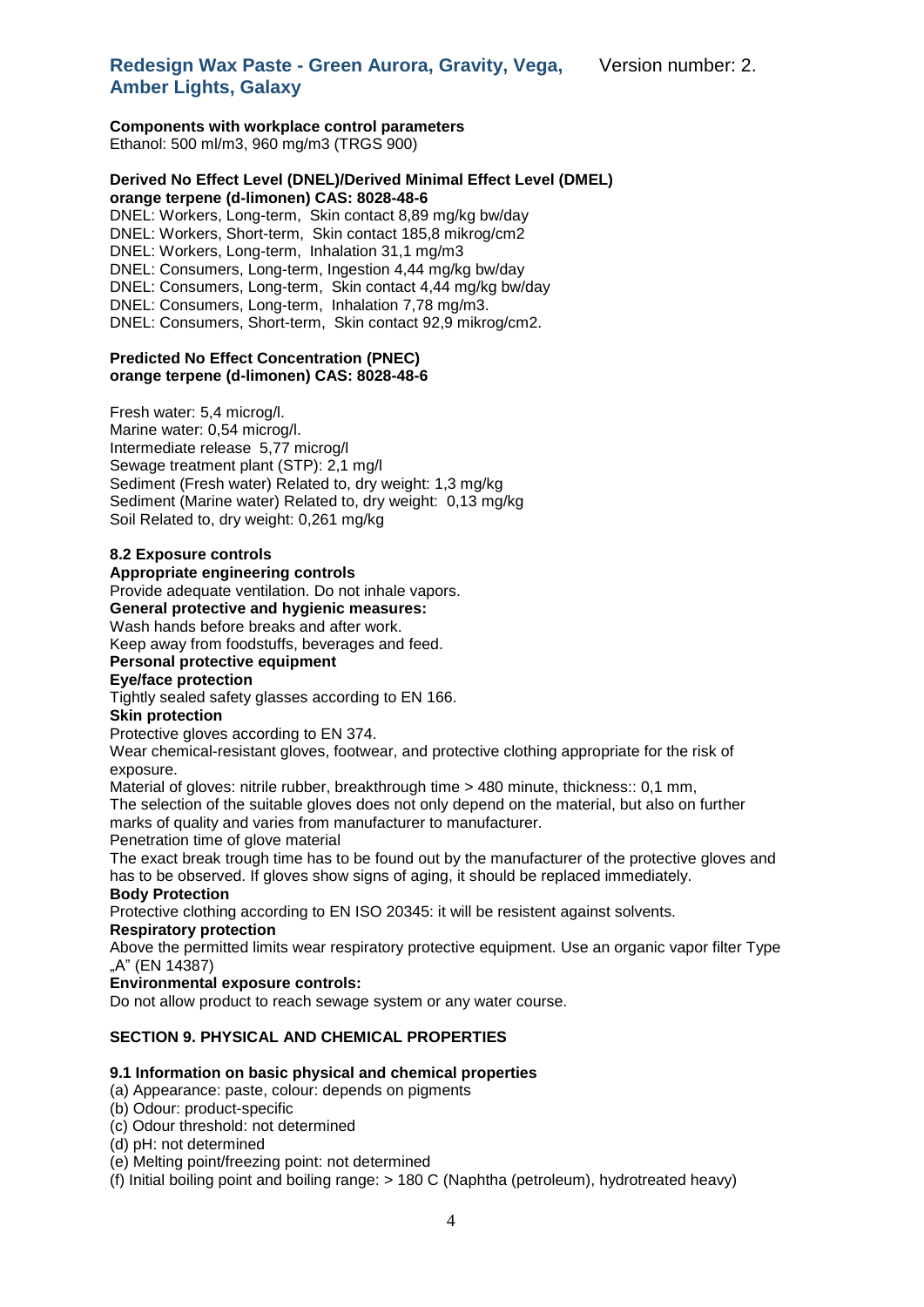(g) Flash point: not determined, 53,4 C (orange terpene), > 61 C (Naphtha (petroleum), hydrotreated heavy), 12 - 26 C fok (ethanol)

- (h) Evaporation rate: not determined
- (i) Flammability (solid, gas): not determined
- (j) Upper/lower flammability or explosive limits: not determined
- (k) Vapour pressure: not determined
- (l) Vapour density: not determined
- (m) Relative density: not determined
- (n) Solubility(ies): insoluble in water
- (o) Partition coefficient: n-octanol/water: not determined
- (p) Auto-ignition temperature: not determined
- (q) Decomposition temperature: not determined
- (r) Viscosity: not determined
- (s) Explosive properties: Product is not explosive
- (t) Oxidising properties. no data

# **9.2 Other information**

No data available

### **SECTION 10. STABILITY AND REACTIVITY**

**10.1 Reactivity** No data **10.2 Chemical stability** Stable under recommended storage and handling conditions (see section 7). **10.3 Possibility of hazardous reactions** No dangerous reaction in normal use. **10.4 Conditions to avoid** Heat, sparks, ignition sources **10.5 Incompatible materials** Strong acids, alkalis, oxidizing agents. **10.6 Hazardous decomposition products** When exposed to high temperatures may produce hazardous decomposition products such as carbon monoxide and dioxide, carbon hydrides.

#### **SECTION 11. TOXICOLOGICAL INFORMATION**

#### **11.1 Information on toxicological effects**

(a) **acute toxicity:** Based on available data, the classification criteria are not met

(b) **skin corrosion/irritation:** Causes skin irritation.

(c) **serious eye damage/irritation:** Based on available data, the classification criteria are not met

(d) **respiratory or skin sensitisation:** May cause an allergic skin reaction.

(e) **germ cell mutagenicity:** Based on available data, the classification criteria are not met

(f) **carcinogenicity:** Based on available data, the classification criteria are not met

(g) **reproductive toxicity**: Based on available data, the classification criteria are not met

(h) **STOT-single exposure:** Based on available data, the classification criteria are not met

(i) **STOT-repeated exposure:** Based on available data, the classification criteria are not met

(j) **aspiration hazard:** May be fatal if swallowed and enters airways.

#### **Other informations:**

#### **Components:**

#### **64742-48-9 Naphtha (petroleum), hydrotreated heavy:**

Acute toxicity: LD50 (oral, rat): > 5000 mg/kg

LD50 (dermal, rabbit): > 3000 mg/kg

#### **8028-48-6 Orange terpene:**

Acute toxicity: LD50 (oral, rat): > 5000 mg/kg

LD50 (dermal, rabbit): > 5000 mg/kg

#### **64-17-5 Ethanol:**

LD50(oral, rat): 3450 mg/kg

LD50(oral, mouse): 7060 mg/kg

LC50/inhalation/10 h/rat 2000 ppm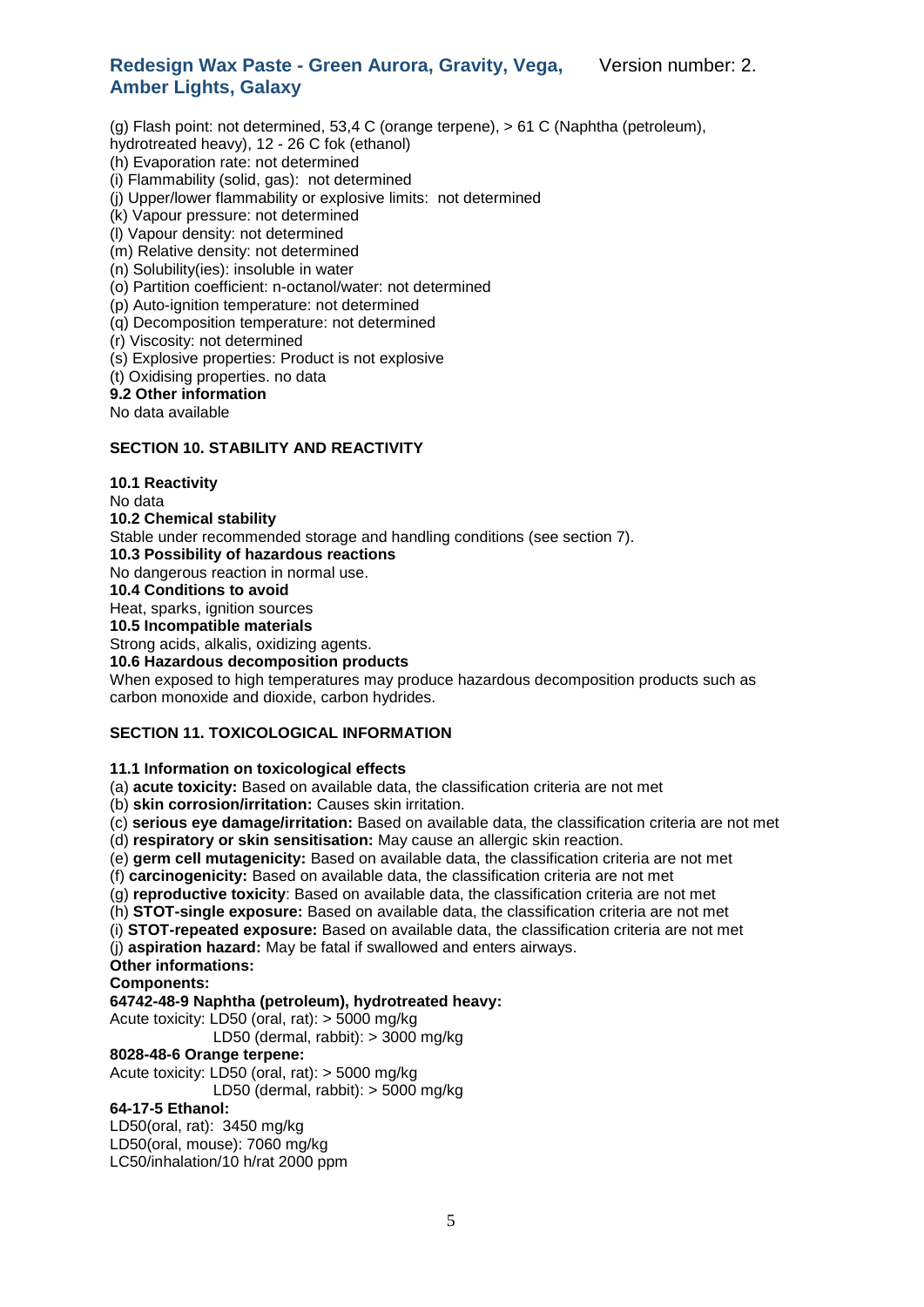# **SECTION 12. ECOLOGICAL INFORMATION**

# **12.1 Toxicity**

There are no data available on the preparation itself.. Components: 8028-48-6 Orange terpene: EC50 (Desmodesmus subspicatus, 72 h): 150 mg/l (OECD201). EC50 (Daphnia magna, 48 h): 0,67 mg/l (OECD 202,limonén). LC50 (Pimephales promelas/fürge cselle, 96 h): 0,7 mg/l(OECD 203). Do not allow to contaminate the soil, the water systems or the channels Toxic to aquatic life with long lasting damage 64-17-5 Ethanol: Hazardous for water quality, for fish and plankton directly and after its hydrolytic degradation also has harmful effects. **12.2 Persistence and degradability**  Components: 64742-48-9 Naphtha (petroleum), hydrotreated heavy: The product is difficultly biodegradable 8028-48-6 Orange terpene: Readily biodegradable, 72-83,4 % (28 days, OECD 301 B). Ethanol: no data available **12.3 Bioaccumulative potential**  Components: 8028-48-6 Orange terpene: log BKF: 1,502-2,597. Bioconcentration factor, BCF: 32-156. 64-17-5 Ethanol: not bioaccumulative **12.4 Mobility in soil**  No data **12.5 Results of PBT and vPvB assessment**  The ingredients are not PBR or vPvB substances. **12.6 Other adverse effects**  Do not allow product to reach ground water, water course or sewage system.

#### **SECTION 13. DISPOSAL CONSIDERATIONS**

**13.1 Waste treatment methods** Do not allow into drains or water courses. Wastes and emptied containers should be disposed of in accordance with local regulations.

#### **SECTION 14. TRANSPORT INFORMATION**

14.1. UN number 1993 14.2. UN proper shipping name FLAMMABLE LIQUID, N.O.S. (CONTAINS ORANGE OIL, ETHANOL) 14.3. Transport hazard class(es) 3 Classification code: F1



Label(s) 3 Road Tunnel Restrictions D/E Transport category (1.1.3.6.) 3 Limited Quantity (LQ) 5 L 14.4. Packing group III 14.5. Environmental hazards No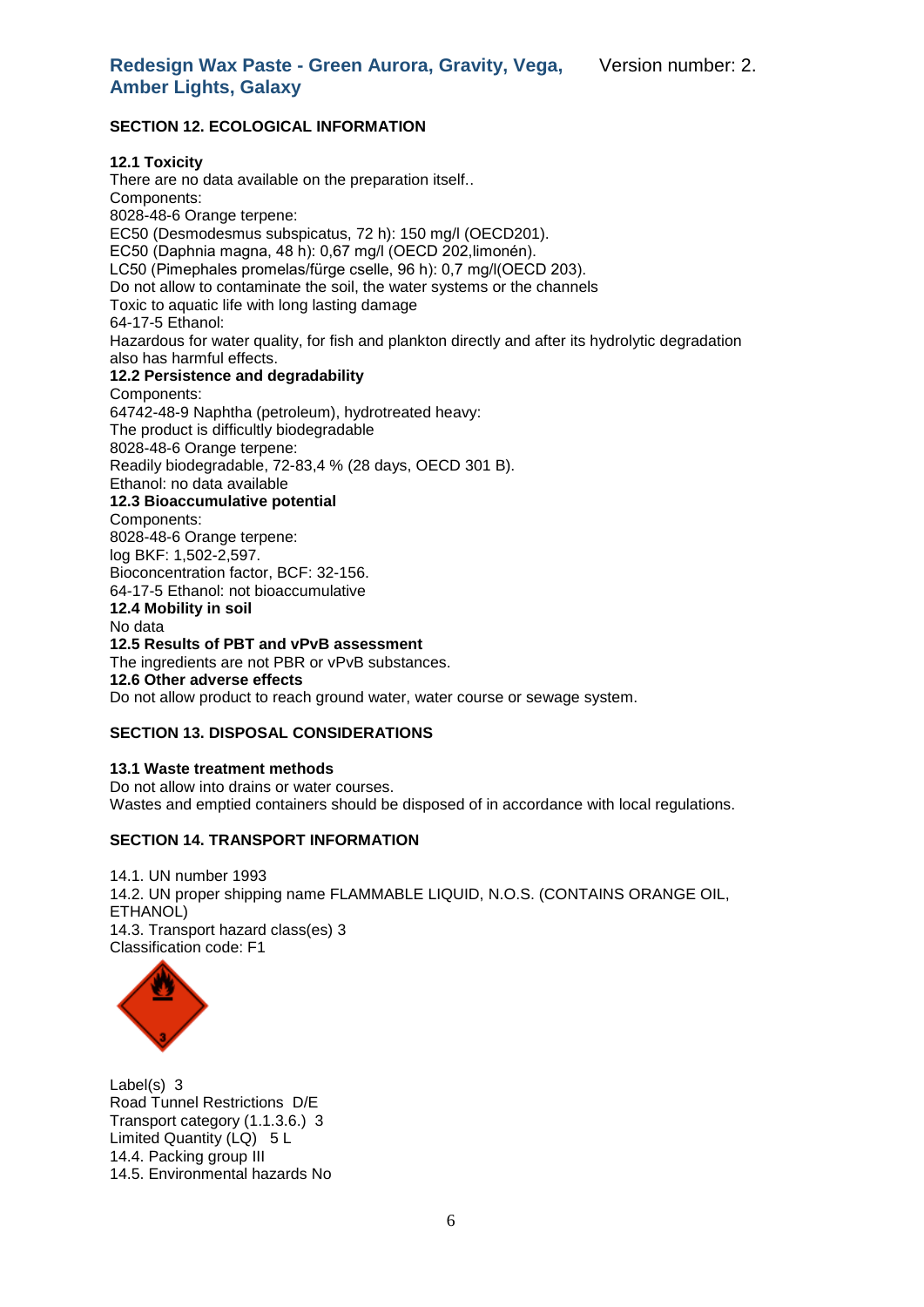Version number: 2.

14.6. Special precautions for user Flammable Liquid.

14.7. Transport in bulk according to Annex II of Marpol and the IBC Code Not applicable to the product being shipped.

#### **SECTION 15. REGULATORY INFORMATION**

This safety datasheet complies with the requirements of Regulation (EC) No. 1907/2006. **15.1 Safety, health and environmental regulations/legislation specific for the substance or mixture** According to the local regulation. **15.2 Chemical Safety Assessment** Chemical safety assessment has not been carried out.

# **SECTION 16. OTHER INFORMATION**

The classification was carried out according to the following method 1272/2008/EU Regulation: Classification: Asp. Tox. 1; H304 calculation method Flam. Liq. 3; H226 estimated value Skin Irrit. 2; H315 calculation method. Skin Sens. 1; H317 calculation method Aquatic Chronic 3 H412 calculation method

LIST OF RELEVANT H-PHRASES IN SECTION 3

#### **H-Phrases**

**H225** Highly flammable liquid and vapour **H226** Flammable liquid and vapour **H304** May be fatal if swallowed and enters airways **H315** Causes skin irritation **H317** May cause an allergic skin reaction **H319** Causes serious eye irritation **H411** Toxic to aquatic life with long lasting effects **EUH066** Repeated exposure may cause skin dryness or cracking

Changes from the previous version: Item 2. 3. 6. 7. 8. 11. 12.

#### **Data Sources:**

The previously-classified hazardous materials list Internet database of chemical substances Safety data sheets of components

#### **Abbreviations:**

Asp. Tox. 1 Aspiration Toxicity, Category 1 Flam. Liq. 2 Flammable Liquid, Category 2 Flam. liq. 3 Flammable Liquid, Category 3 Skin Irrit. 2 Skin Irritation, Category 2 Skin Sens. 1 Skin Sens. 1 Skin sensitization, Category 1 Aquatic Chronic 2 Aquatic Chronic, Category 2

SCL: Specific Concentration limit EK / EU European community/European union EGK European Economic Community